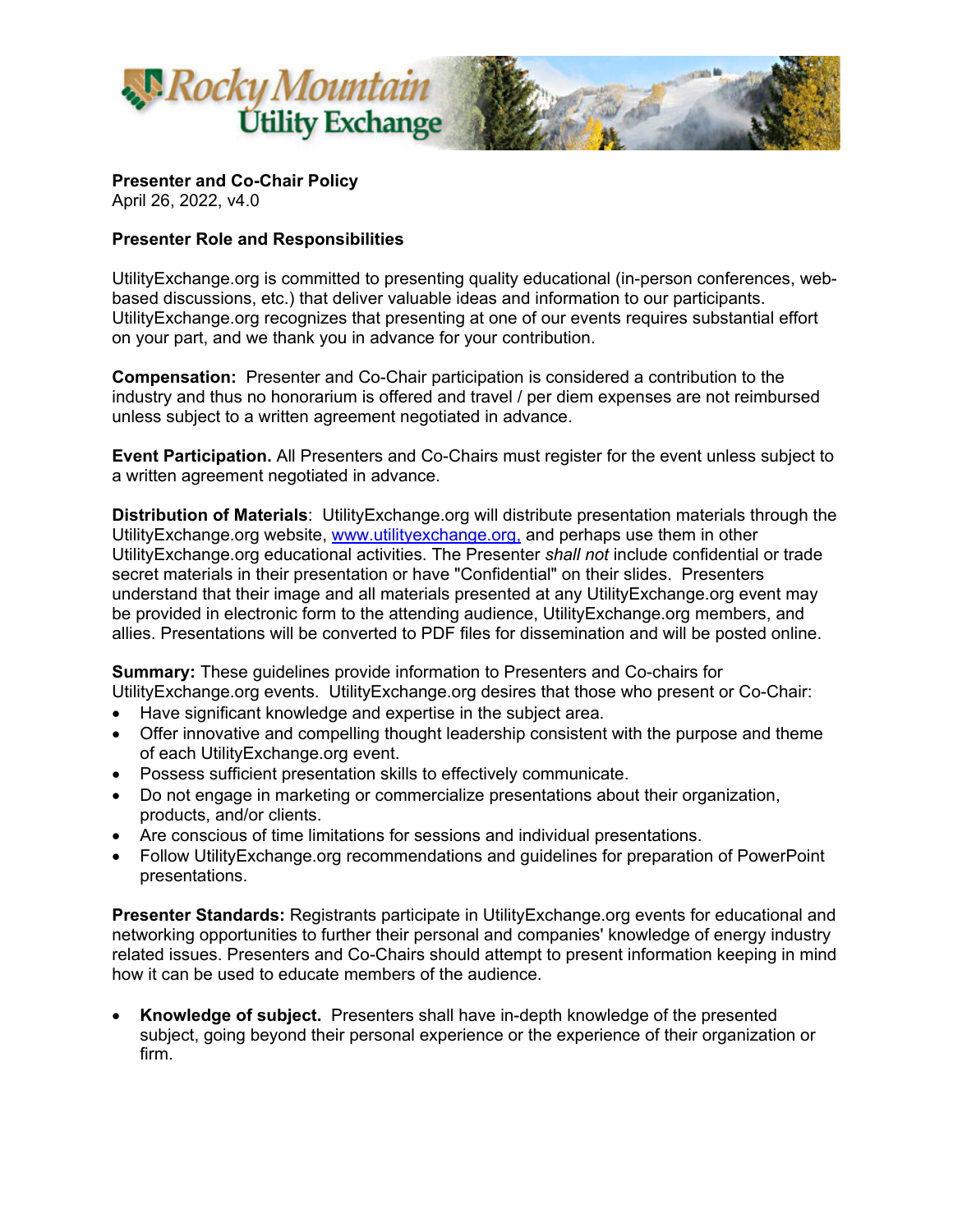### RMUE Presenter & Co‐Chair Policy Page 2

- **Presentation skills.** Includes, at a minimum, good voice projection, coordination of oral and visual information, ability to interact positively with the audience, and ability to synthesize information into understandable segments and present them in an orderly and logical manner. One should avoid reading material from the slide presentation. Slide material should only illustrate key points of the presentation.
- **No commercials.** No Presenter or Co-Chair will sell or promote any commercial product, service, or publication during any presentation. Distributing or handing out a company's promotional literature is prohibited except by event sponsors and exhibitors in designated areas and at designated times. No more than two slides may be used in a presentation describing the organization's capabilities and business operations. Exceptions will be made for Sponsor Showcase Lightning Round panelists and similar activities where it is made clear to event planners and the audience that the Presenter paid or otherwise provided consideration to UtilityExchange.org in exchange for a presentation opportunity.

## **Presentation Submission**.

- Staff will arrange at minimum two online meetings for each agenda session group. The first meeting will be introductions and coordination on the overall flow and information to be covered during the session to minimize overlap and avoid confusion. The second meeting will be a rehearsal to actually practice the presentation, providing the Co-Chair an opportunity to provide feedback and allowing time for editing and adjustments.
- Presenters must provide Co-Chairs with the final copy of presentations for final review, approval, and uploading to the presentation computer 48 hours prior to the session. Cochairs must provide the final presentation to staff no less than 24-hours in advance of the session. Presentations (including "last-minute updates") will not be accepted directly from presenters on-site.

#### **Presentations.**

- Slides are not required. Conversational panels, discussions, and roundtables are encouraged.
- Noncommercial supplemental information in the form of reports, analyses, or other public documents are welcome and will be posted to the agenda.
- If slides are used, all slides must be provided in Microsoft PowerPoint format.
	- $\circ$  Prezi, pdf, or other may be allowed with special arrangement no less than two weeks in advance of the conference.
	- $\circ$  Video and audio is permitted, but staff must be notified no less than 2 weeks ahead of time of any special requirements. Video files must be provided with the presentation to ensure it can be played, in the event internet service is not available at the time of presentation.
- Presenters should use the event template when possible, or at least for their opening and closing slides if they are not permitted to use it throughout. The slide templates (wide screen is preferred) can be found at www.utilityexchange.org/faqs-presenters
- Your opening slide should contain:
	- o Title of presentation as listed in the program
	- $\circ$  Name(s) of presenter(s)
	- o Date of presentation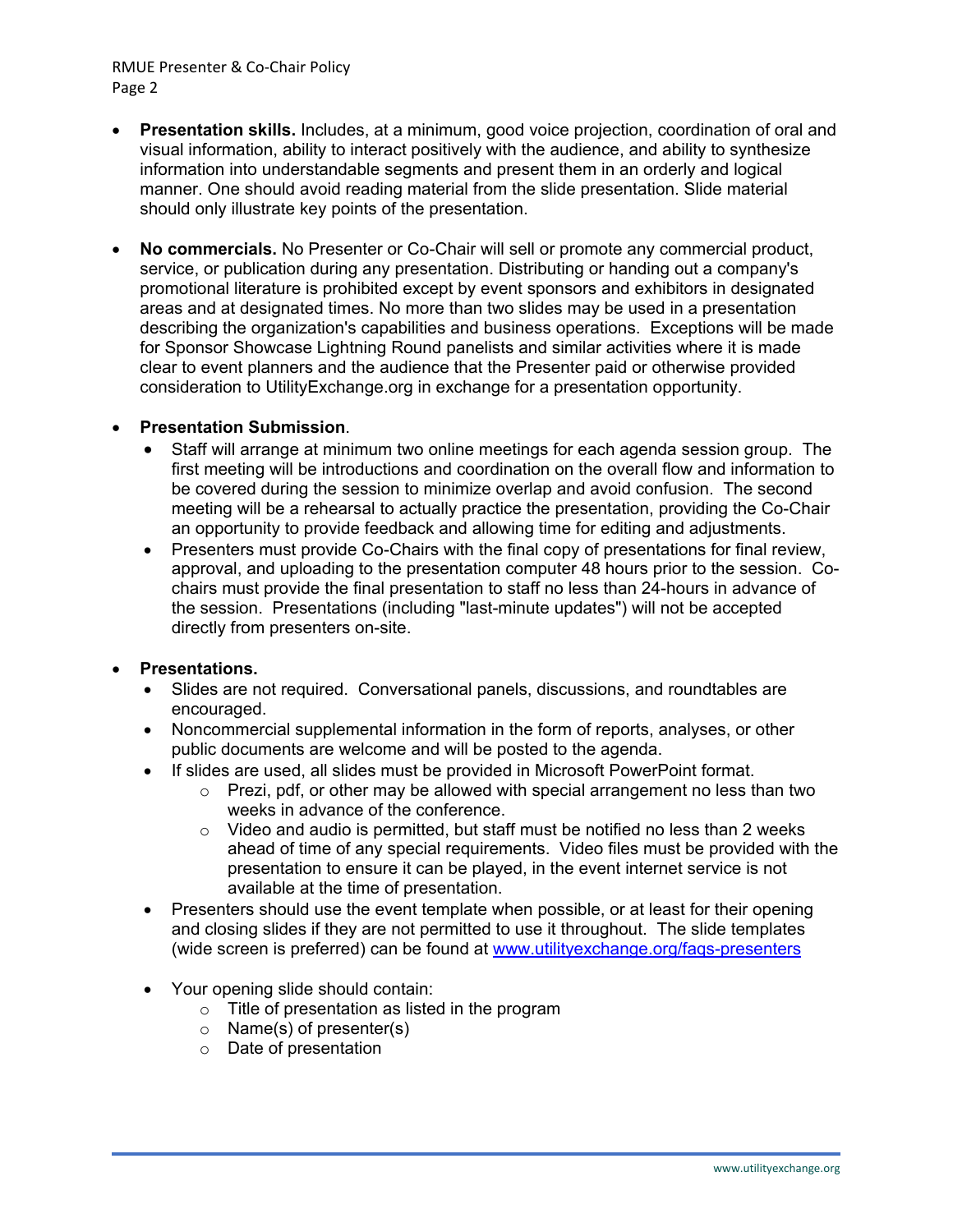- Closing slide should contain:
	- o Name(s) of presenter(s)
	- $\circ$  Email address(es) and/or phone number(s) of presenter(s)
- Utility logos may be used on each slide, however, *vendor logos must be limited to the opening and closing slides ONLY*.
- Keep font size to a minimum of 24 point. Beware of using elaborate fonts since they may not be available on computers used at the conference. We recommend universal Sans Serif fonts such as Arial or Helvetica which are clear and easy to read, and not likely to scramble on a new computer.
- Beware not to place too much information on one slide. We recommend keeping verbiage to less than five lines or bullet points per slide. Use the slides as a guideline, not to tell the whole story!
- Use charts appropriately and don't try to put too much data on the screen. If you need to apologize to the audience that they can't read a slide, don't use that slide.
- Limit your number of slides to approximately 10, unless directed otherwise. Snapshot presenters or sponsor showcase presenters will have fewer slides. Coordinate the amount of time you have to present with your Co-Chair, but we recommend no more than one slide per minute of actual presentation, and leave one-third of your time for Q&A. Remember, you can always continue the conversation during networking. Leave the audience with a reason to come speak with you again. Ensure presentation length is appropriate with 2/3 of time in presentation and 1/3 of the time reserved for Q&A (e.g., a 30-minute session with 2 presenters would allow each presenter 10 minutes to present, and reserve 10 minutes for Q&A).

**Co-Chair Coordination.** Presenters should maintain contact with the session Co-Chairs on their specific panel while preparing a presentation to discuss the content, focus and timeframe and to receive timely feedback. Presenter should pro-actively provide the Co-Chair some suggested "ice breaker" questions to stimulate interaction with the audience and/or panelists.

- **Schedule.** The final presentation shall be provided to the session Co-Chairs for advance review at least two (2) weeks prior to the event. Presenters who do not provide their presentation slides or notes or otherwise communicate their intentions to the Co-Chairs risk being removed from the agenda.
- **Presentation Submission**. Co-chairs must provide the final presentation to staff no less than 24-hours in advance of the session. Presentations will not be accepted directly from presenters on-site.
- **Cancellations.** UtilityExchange.org strongly encourages Presenters and Co-Chairs notify UtilityExchange.org immediately if an emergency should prevent them from presenting a session, and to the best of their ability, attempt to provide a substitute to fill the vacancy.

**Co-Chair Standards:** The Co-Chair's role is to ensure that the session runs smoothly and on schedule and Advisory Committee's intention. Presenters must work with their Co-Chairs to ensure their materials meet UtilityExchange.org standards.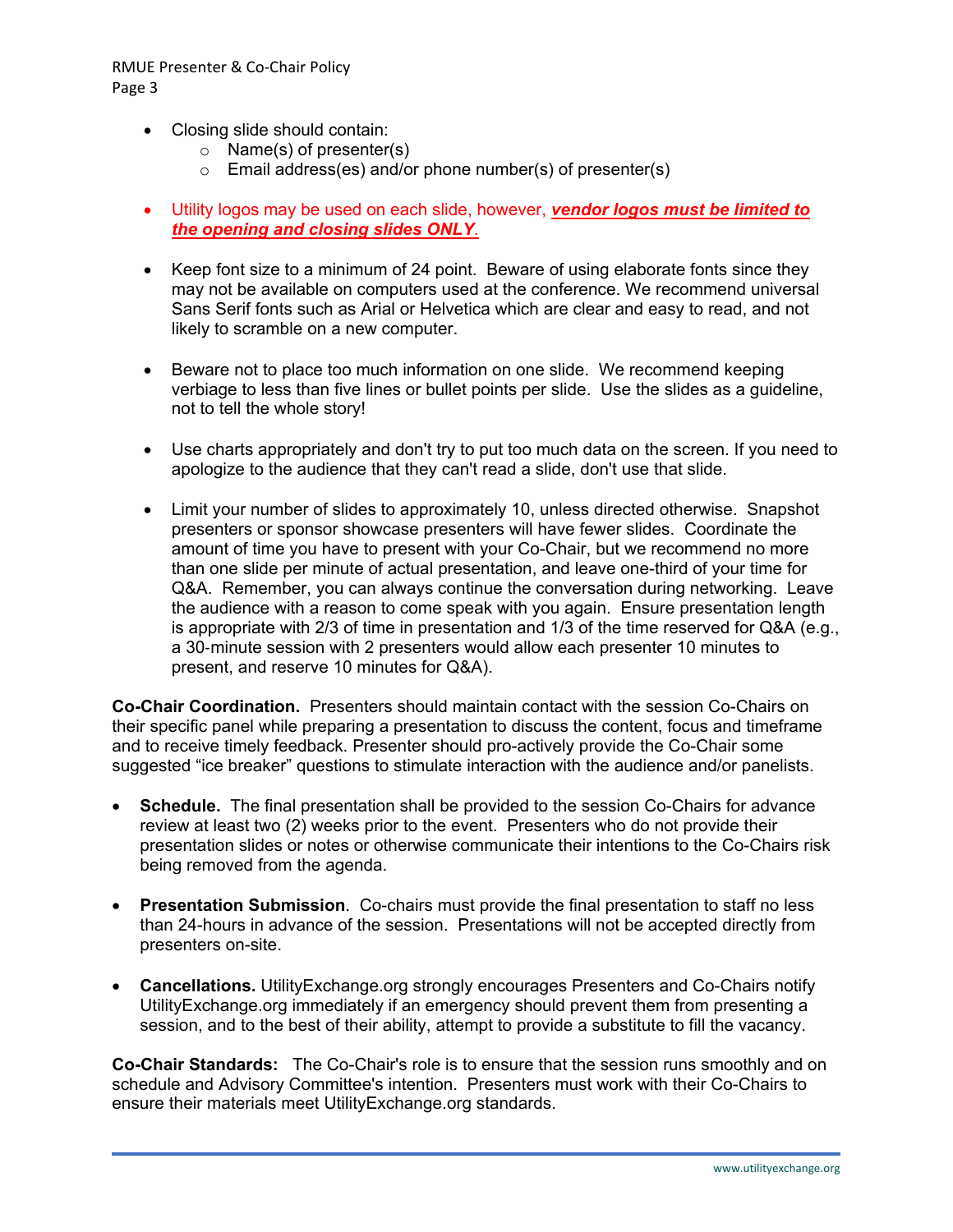RMUE Presenter & Co‐Chair Policy Page 4

- **Presenter Invitation and Session Description.** Once recruited and assigned, Co-Chairs will assume primary responsibility for confirming Presenters' information and the session description for their portion of the agenda. This includes providing periodic updates to staff on status of Presenter commitments and preparing a clear articulation of the session's learning objectives for inclusion in event promotional materials for prospective attendees.
- **Presentations.** The Co-Chairs are responsible for the review of the presentation materials at least two weeks before the scheduled event to ensure that they follow the above standards. The Co-Chair will work with the Presenter to resolve any discrepancies.
- **Audio/Visual Equipment**. The Co-Chairs are responsible for fully understanding the audiovisual equipment used at the conference and providing the Presenters with any information to make their presentation smooth and comfortable. A presentation computer, projector, and remote control for advancing slides will be provided for each session. Microphones will be provided for general session presentations. If any special seating or other audiovisual needs exist (i.e., video recordings), they must be pre-arranged to ensure functionality. Co-chairs must inform staff of any special audio/visual requirements of presenters at least 2 weeks prior to presentation. Co-Chairs must ensure that video files are compatible and playable.
- **Presenter Introduction/Bio.** Staff will collect a brief bio from each Presenter. They are to provide background information and frame the introduction to the presentation and session as a whole.
- **Panel/Session Management.** The Co-Chairs are responsible for the time management of each presentation and the coordination of the session as a whole. The Co-Chairs will manage and coordinate questions from the audience and answers from the presenters to ensure that the discussion benefits the audience as a whole. The Co-Chair will initiate the session with a slide presentation outlining the session topic and Presenters.

# **Co-Chair Role and Responsibilities**

In addition to the duties as described above, the role of session Co-Chairs is three-fold: Communicate with Presenters, Organize the Session, Manage Session On-site.

The primary-listed Co-Chair will assume the lead role in management the session with the secondary-listed Co-Chair provided support and guidance as needed. Should the primary Cochair be unable to fulfil their duties, the secondary Co-Chair will assume the primary role. Staff will provide administrative support to both Co-Chairs as needed.

**Communicate**. Co-Chairs will receive a copy of the presenter confirmations with all email addresses as well as a list with names, emails, and phone numbers of the person who submitted the session.

- Maintain communication with presenters to ensure they are prepared and have an enjoyable experience.
- Coordinate with staff to schedule an introductory call to review the details and establish a flow and organization details of the session with them.
- Ensure presenters understand and comply with the Presenter Policy.